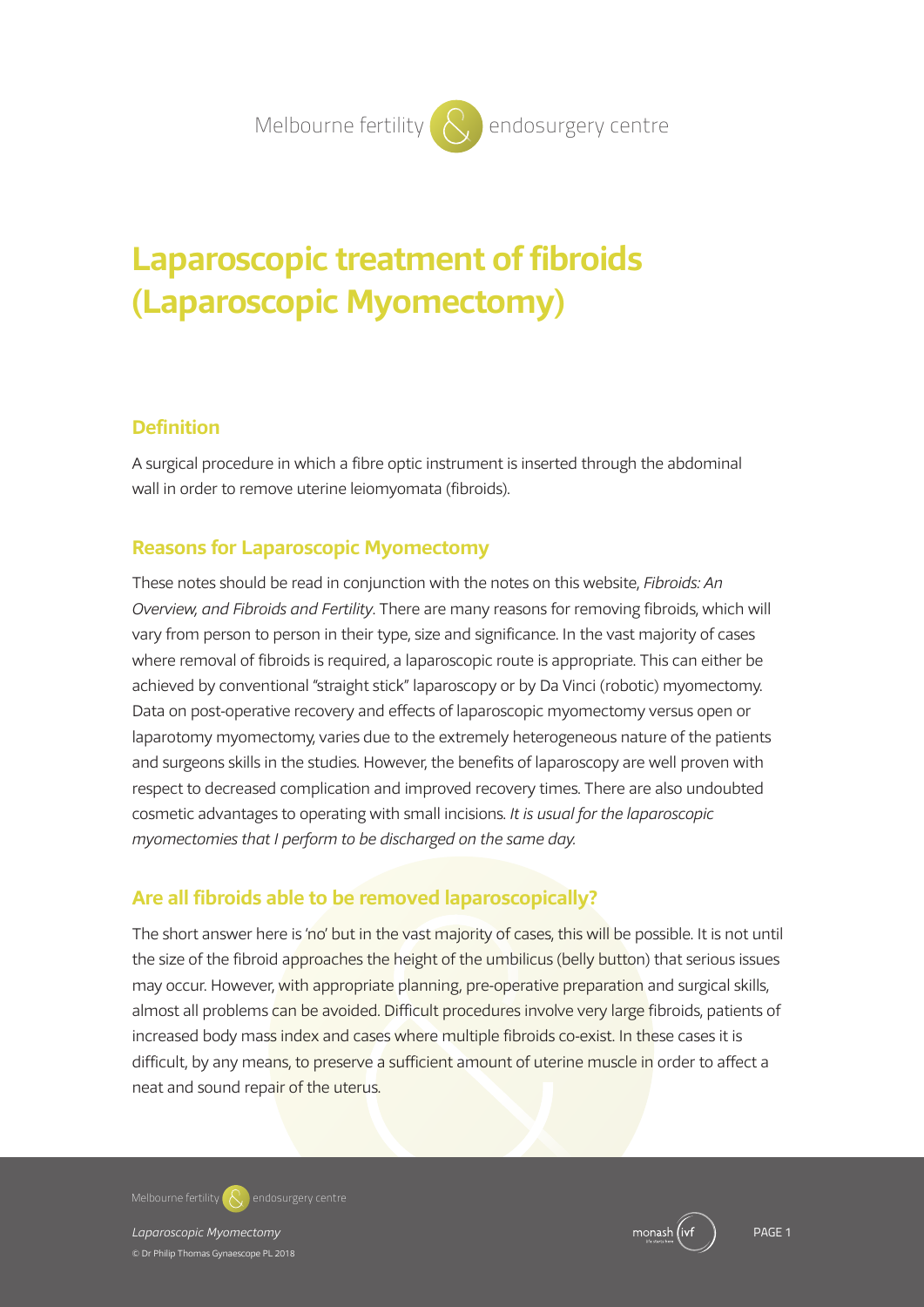Some fibroids regardless of size and according to location are easily removed. For example, fibroids at the front and centre of the uterus are generally easier to remove by any means. Difficult cases may be those where the fibroids extend into the coverings around the sides of the uterus (broad ligaments), especially if the fibroid has multiple parts and surrounds or pushes under the ureters.What we are able to do today is far in excess of that which was commonly done even two years ago. This has been made possible by improvements in sutures (specifically unidirectional barbed sutures), suturing technique, diathermy instruments, adhesion barriers, new haemostatic matrices, understanding of injectable haemostatic agents and morcellators. The latter are instruments that reduce fibroids to small strips so that they can be removed via small incisions.

## **What means of removing fibroids are at my disposal?**

- 1. Conventional straight stick laparoscopy. Most of this document will refer to this method.
- 2. Robotic or Da Vinci myomectomy. Refer to the separate document on this website for further discussion regarding Da Vinci myomectomy. Essentially, the principals are exactly the same as conventional straight stick laparoscopy however robotic myomectomy adds the advantages of increased visual acuity, increased manual dexterity, approaching or even exceeding that of the human hand which results in a more accurate and potentially more sound repair to the uterus after removal of the fibroids.
- 3. Myomectomy via laparotomy. Generally an incision is made similar to that required for a caesarean delivery. I would rarely do this now. The disadvantages are more pain, a bigger scar, longer recovery and more adhesions, and usually greater blood loss. Reasons for doing this might be multiple fibroids, deeply placed within a uterus that is a very difficult reconstructive candidate. These are however reasons for considering a robotic assisted myomectomy.

# **Classification of fibroids**

Fibroids are classified as subserosal, intramural or submucosal (sub-classified types 0, 1 and 2).

# **Anaesthetic**

Laparoscopic myomectomies always require a general (sleeping) anaesthetic.

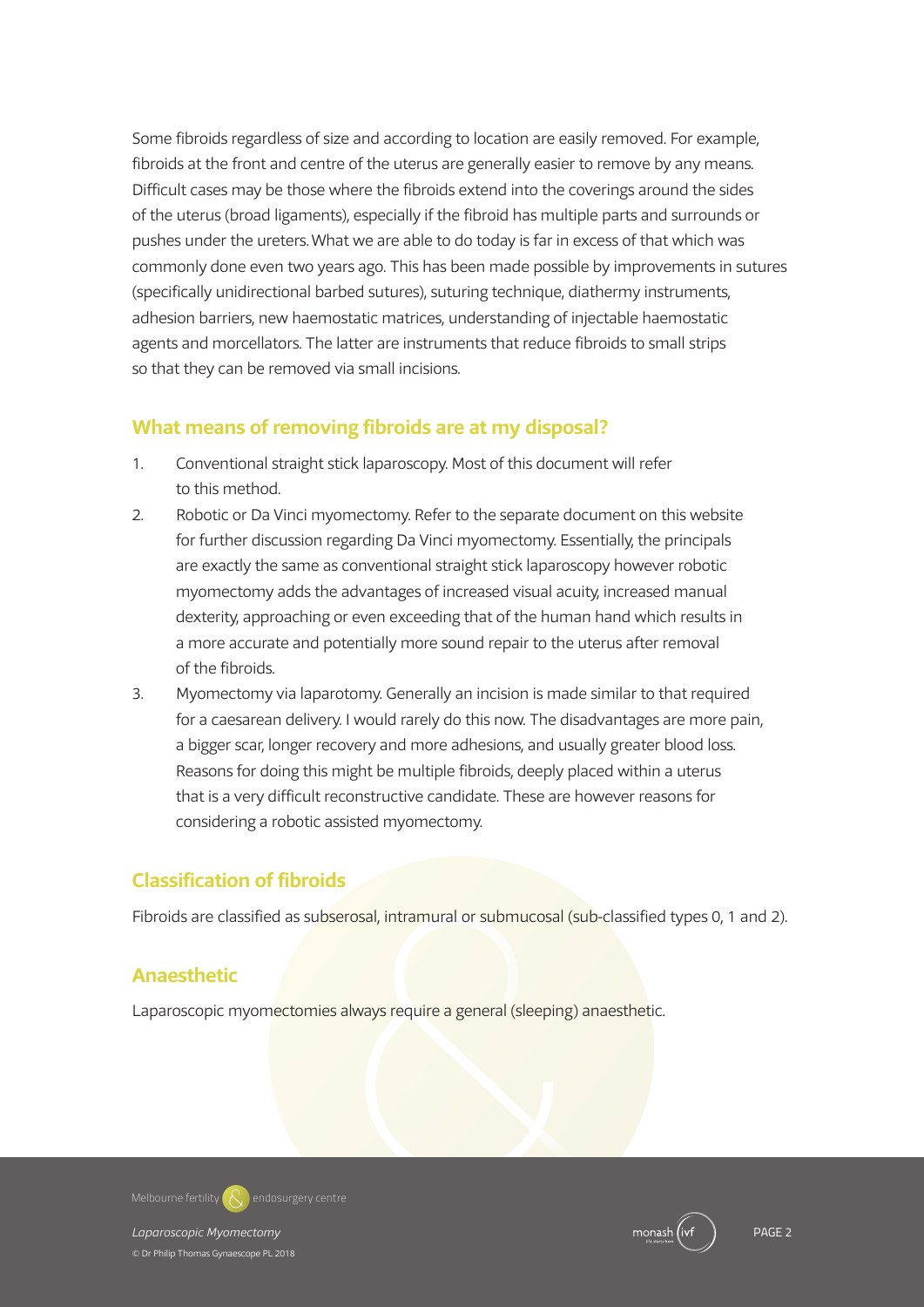## **Preparation**

Occasionally I require patients to take mechanical bowel preparation (Fleet or Golytely) to remove the residue from the bowel prior to the operation. This can make the operation safer and more easily performed by improving surgical access to the pelvis. You should get a good night's sleep and take all your routine medications. You will be advised from when to fast. General anaesthetic generally requires a six hour fasting period. If you are unsure of when to fast from please contact my staff. It is important that you provide me with a comprehensive list of all your medications including herbal remedies and alternative remedies. Herbal remedies, aspirin and fish oil can prolong post-operative bleeding in an unpredictable way and should all be brought to my attention. It is especially important that you stop aspirin and tablets such as clopidogrel (Plavix) for at least a week prior to the operation. If you have any concerns regarding the applicability of these circumstances then please ask advice from me or another specialist physician. Often, special arrangements need to be made for patients takingWarfarin.

Please shower carefully prior to the procedure and pay special attention to the umbilicus (belly button), removing all traces of fluff and debris. You might like to use an antibacterial soap (such as Gamophen) for this purpose. Please take out any belly button jewelry if possible. Prior to the laparoscopic removal of fibroids, we need to be sure that there is no chance of uterine fibroid cancer. The gold standard for determining this is indeed histological examination however ultrasound, LDH isoenzymes (blood test) and an MRI scan are also very accurate. One or all of these will need to be performed prior to your procedure. Removal of a simple, small, subserosal fibroid with a one layer closure of the uterus may take as little as a half an hour, removal of multiple intramural fibroids may take three to four hours depending on circumstances. On average, a fibroid of around 8 cm lying within the uterine musculature takes around two to two and a half hours to remove.

#### **Incisions**

Laparoscopic myomectomy is generally performed through four abdominal incisions. This will include a 10 – 12 mm incision under the umbilicus. This sometimes may be placed higher if access to the pelvis dictates. A further approximately 12 – 15 mm incision is made on the left or right side of the abdomen near the hip bone. Two 5 mm incisions are placed opposite this and vertically below the umbilicus around the level of the hairline. The incisions will be asymmetrical. The height and position of the incisions will also vary according to required surgical access. Closure of the incisions will be via a beneath skin (subcutaneous) dissolving suture, through the skin Nylon suture or skin adhesive (Dermabond) according to particular circumstances. Please let me know if you have a strong preference.

**Melbourne fertility endosurgery centre**

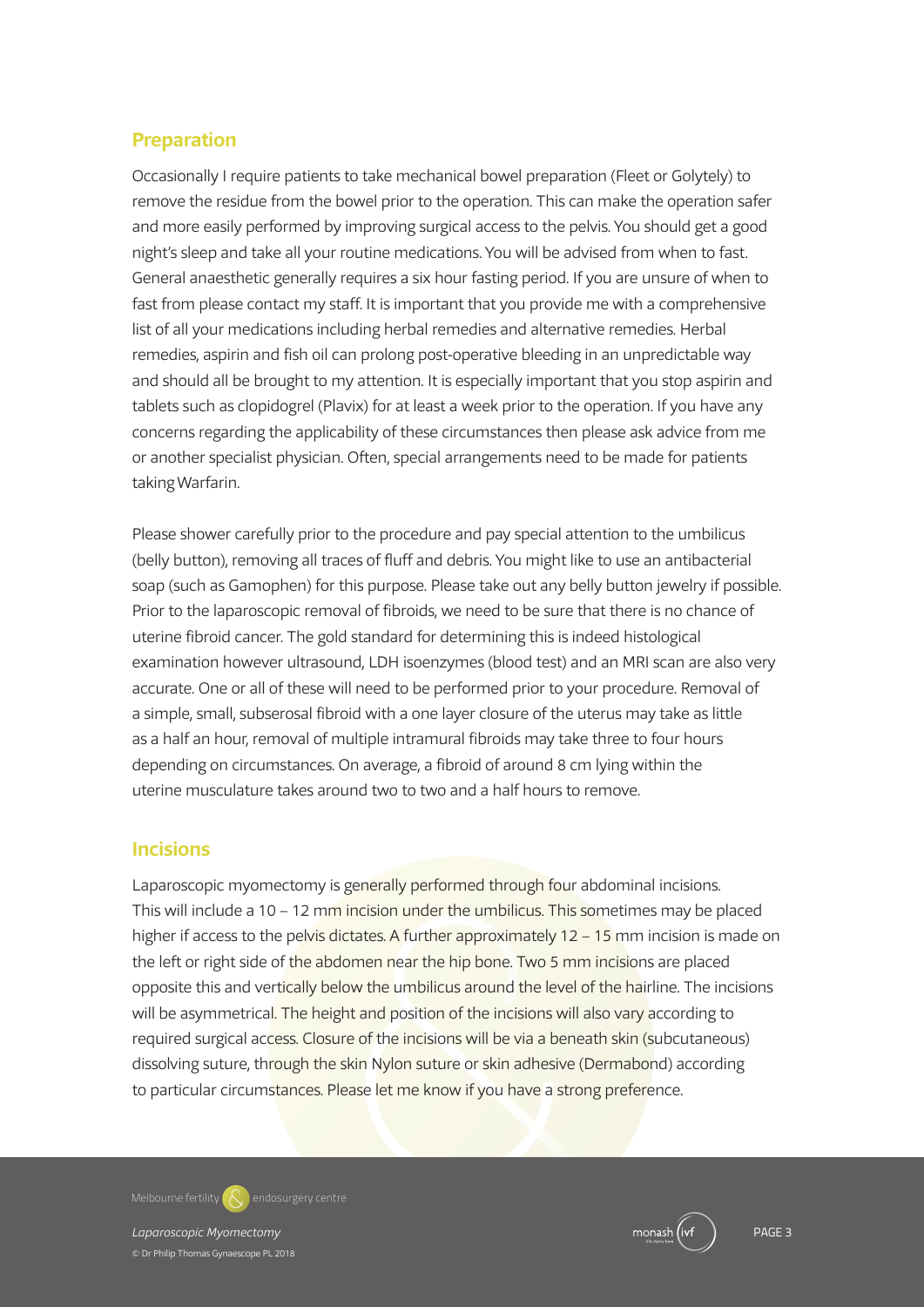# **Associated procedures**

Performance of associated procedures depends entirely on the aims of your surgery. If fertility is your goal then invariably hysteroscopy and curette will be performed at the same time. I generally also perform a dye hydrotubation assessment to check for tubal patency either before or after removal of the fibroid. Fibroids are often associated with abnormal uterine motility and seem to be associated with endometriosis. If endometriosis is present, this will be entirely removed by excision if at all practical. If access to the pelvis is limited by the fibroids and endometriosis resection is not safe or involves further surgery beyond the scope of our pre-operative discussion, then further surgery may need to be scheduled.

## **What happens during the operation?**

You will be admitted to the overnight stay ward or Day Surgical Ward prior to theatre. You will be visited by the anaesthetist prior to commencing the operation who will ask you questions about your general health and about any previous anaesthetic experiences. You will be asleep for the duration of the operation. An intravenous line will be placed, usually in the back of one hand or at the level of the elbow.Whilst you are asleep the skin of the vagina and abdomen are treated with an antiseptic solution and a small incision is made around the umbilicus through which the laparoscope is inserted. The abdomen is inflated with carbon dioxide gas, as in its normal state there is no space within the abdomen and pelvic cavities in which to operate. The carbon dioxide gas provides a safe environment in which to effectively operate. A small amount of carbon dioxide gas is absorbed into your blood but this is rapidly breathed out. The other small incisions, most commonly around three, are made in the lower part of your abdomen as described. The bladder will also be emptied during the operation with placement of an indwelling urinary catheter. This will generally be removed before you wake up and enter the Recovery area.

## **Post-procedure care**

After leaving the Operating Theatre you will have a drip intravenous line in your arm. This is to maintain your hydration as you will have been fasting prior to the procedure. You will be cared for in the Recovery area of the Operating Theatre which involves one on one care by a specialist member of the nursing staff. After one to two hours you will be offered something to drink and eat if appropriate and be able to change back into your street clothes and arrangements will be made for your discharge. Most laparoscopic myomectomies are performed as day surgery. However, if your recovery is slower or if you require help with pain relief, we will not hesitate to admit you if it is in your best interests.

**Melbourne fertility endosurgery centre**

*Laparoscopic Myomectomy* PAGE 4

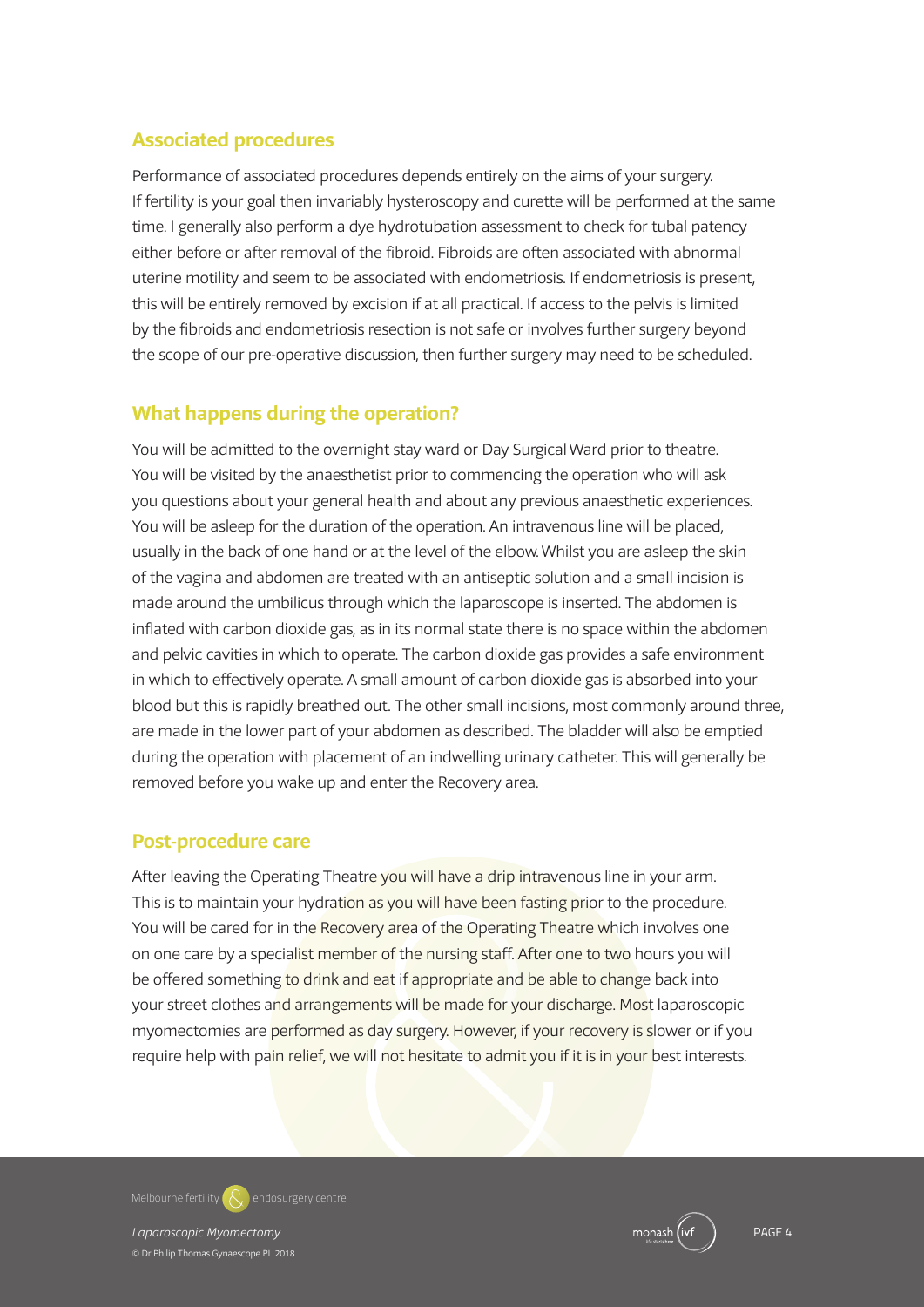# **Post-discharge care**

Most patients should be able to resume regular activities including driving within five days. There may be a dull, non-specific pain across most of the abdomen. This is thought to be due to stretching by the carbon dioxide gas. A patient's reaction to this is extremely variable. Some patients may feel subjectively bloated for a period of weeks after laparoscopy and some patients feel nothing. The discomfort can be treated with non-steroidal anti-inflammatory medications such as Naprogesic or Nurofen in combination with Panadol, Panadeine or Panadeine Forte. You will probably have a small amount of vaginal bleeding due to the curette done at the start of the procedure. The next period usually arrives within four to six weeks and may not be the same as a regular period. Excessive bleeding either from the vagina or from the wounds is very uncommon although I am unable to give you an exact figure as to how long the bleeding will persist. You should notify me if you develop a fever (temperature greater than 37.5 degrees), pain or cramping that does not respond to regular doses of simple analgesics, bleeding involving clots or foul smelling vaginal discharge. You will usually have from one to two stitches in each laparoscopy incision and these stitches will need to be removed around a week after the procedure.

# **Complications**

Laparoscopies are very common and l frequently perform laparoscopic myomectomies. The complication rate is very low however the following have been described after any laparoscopy:

- 1. Infection. Infection is rare. Infection of the wounds may not be apparent until days or even weeks afterwards. This generally arises from the patient's own bacteria. The chance of a skin infection after a laparoscopy is around 2%.
- 2. Damage to organs such as bowel, bladder or blood vessels (around 1:3000). These sorts of problems are extremely unlikely in my hands. Most such problems are readily correctable during the surgery using laparoscopic techniques however very rarely, if an operation can't be completed this way, a larger incision (laparotomy) is made if this is in your best interests to do so. This will mean several days in hospital rather than day stay.
- 3. Failure to complete the procedure. I will conduct your laparoscopy with upmost skill and care, taking care to complete every part of the operation and to gain whatever information I need in order to fix your problem. However, sometimes, if unexpected pathology is encountered which requires a major deviation from the procedure that I explained to your before, then I will simply end the operation and discuss my findings with you, in which case a further operation may need to be scheduled.

**Melbourne fertility endosurgery centre**